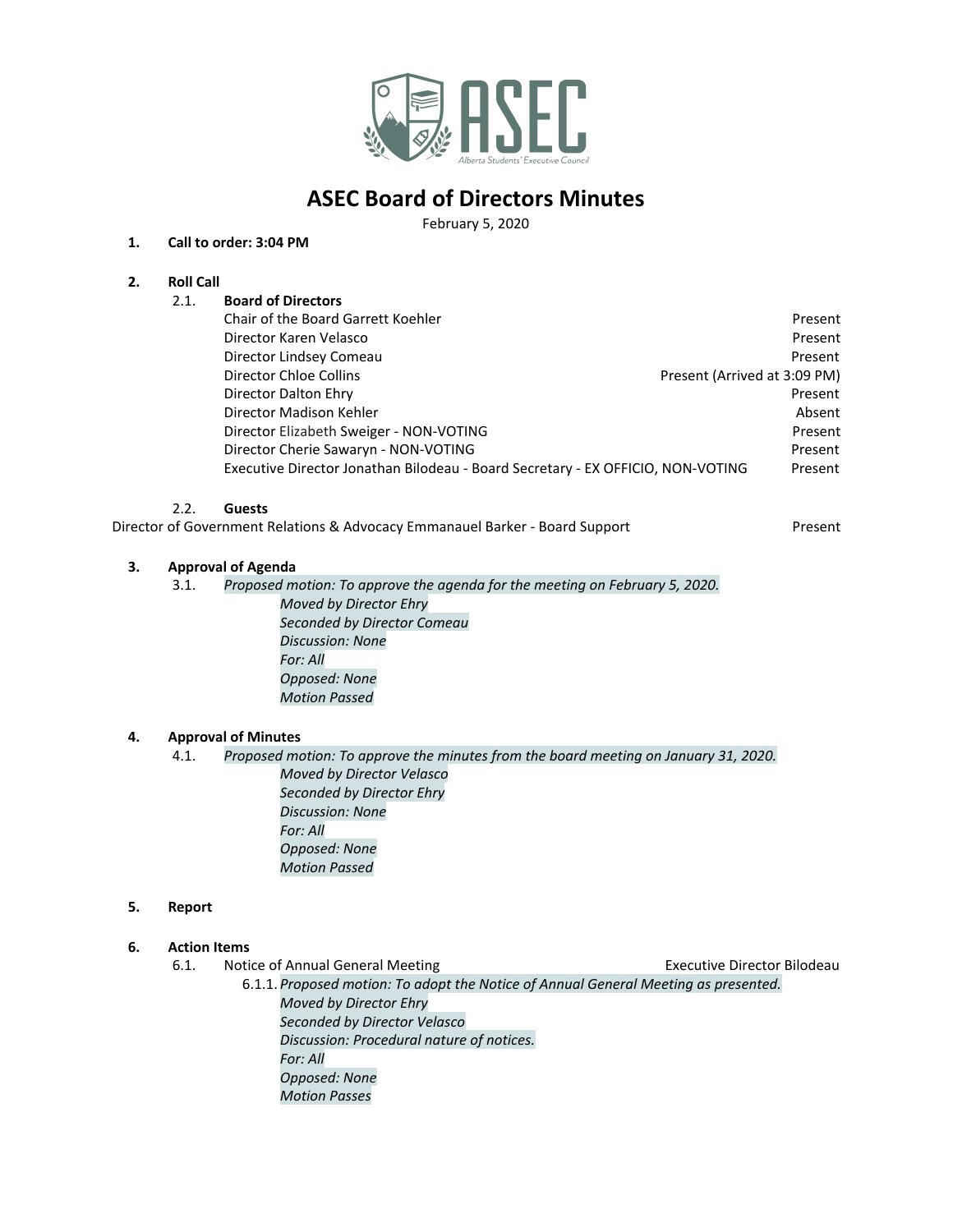

# **ASEC Board of Directors Minutes**

February 5, 2020

6.2. Notice of Special Resolution Executive Director Bilodeau

- 6.2.1. *Proposed motion: To adopt the Notice of Special Resolution as presented. Moved by Director Velasco Seconded by Director Comeau Discussion: "and Internal Operating Manual" deleted from opening paragraph. For: All Opposed: None Motion Passes*
- **7. Old Business**
- **8. Decision items**
- **9. New Business**
- **10. Discussion Items**

10.1. Board Transition Recommendations Chair Koehler

**Action Item: Come back with ideas for Board transition document for the week of Feb 2.**

### **11. In Camera**

| 11.1.                                                                                     | Proposed motion: To enter in camera with teleconference quests and staff at 3:23 PM. |  |
|-------------------------------------------------------------------------------------------|--------------------------------------------------------------------------------------|--|
|                                                                                           | Moved by Director Comeau                                                             |  |
|                                                                                           | Seconded by Director Collins                                                         |  |
|                                                                                           | Discussion: None                                                                     |  |
|                                                                                           | For: All                                                                             |  |
|                                                                                           | Opposed: None                                                                        |  |
|                                                                                           | <b>Motion Passes</b>                                                                 |  |
| 11.2.<br>Proposed motion: To exit in camera with teleconference quests and staff at 4:06. |                                                                                      |  |
|                                                                                           | Moved by Director Comeau                                                             |  |
|                                                                                           | Seconded by Director Velasco                                                         |  |
|                                                                                           | Discussion: None                                                                     |  |
|                                                                                           | For: All                                                                             |  |
|                                                                                           | Opposed: None                                                                        |  |
|                                                                                           | <b>Motion Passes</b>                                                                 |  |